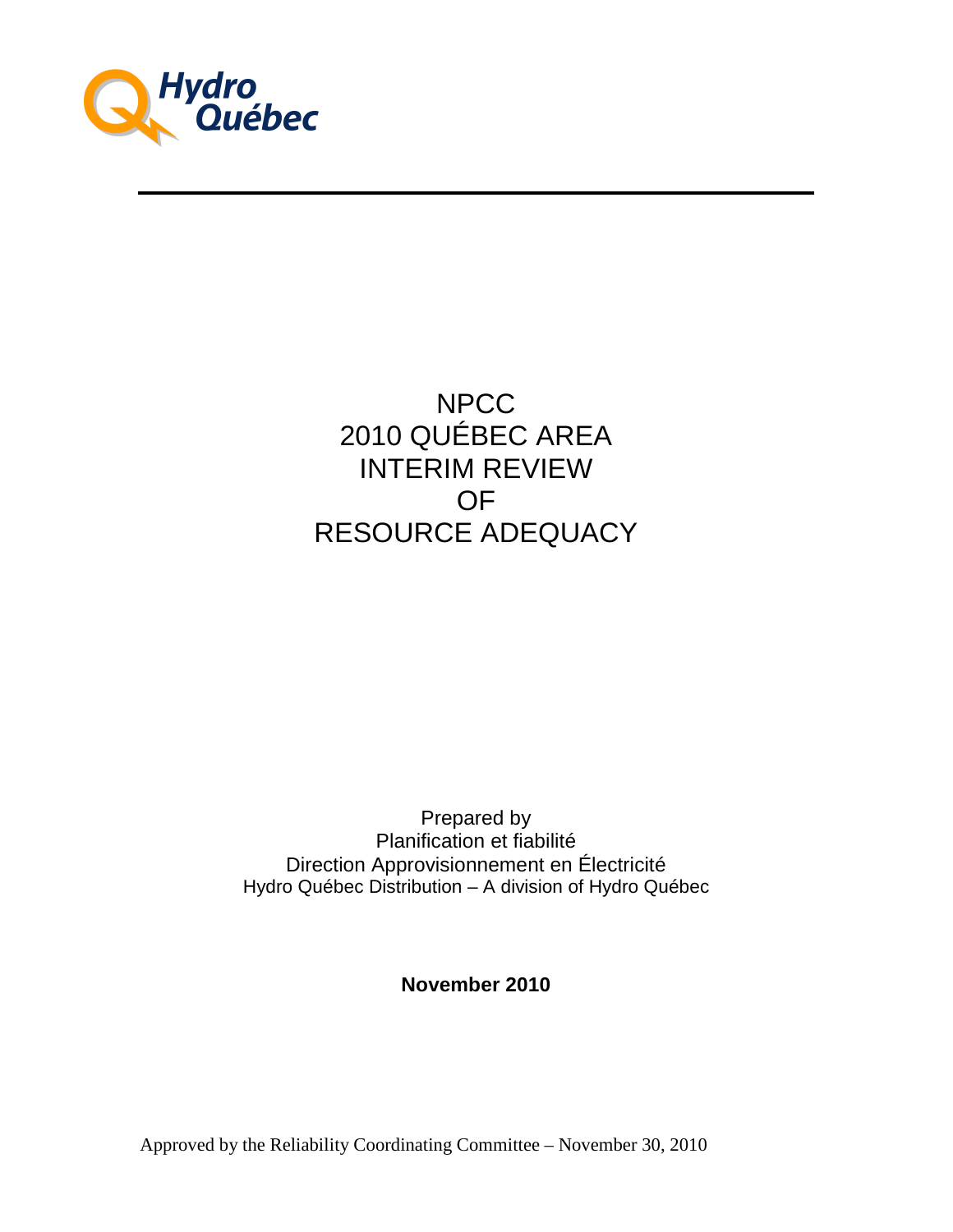## **1. Executive Summary**

The 2010 Québec Balancing Authority Area ''Québec Area'' Interim Review of Resource Adequacy covers the period between November 2010 and October 2013. For instance the planning year 2011 corresponds to a hydraulic cycle beginning in November 2010 and ending in October 2011. This assessment has been prepared to satisfy the Reliability Assessment Program established by the Northeast Power Coordinating Council (NPCC)<sup>1</sup>.

2010 Interim Review underlines the changes in assumptions that have been made since the 2008 Comprehensive Review and assesses the impact of these changes on the reliability of the Québec Control Area.

Results of this review show that the Québec Area will comply with the NPCC resource adequacy reliability criterion that requires a loss of load expectation (LOLE) value of less than 0.1 days/year for all years from 2011 to 2013 under the base case load forecast. Under the high case load forecast, Québec Area would need additional capacity purchases of 700 MW in 2011 and 800 MW in 2013.

A summary of the Québec Area LOLE values for 2011 to 2013 is shown in Table 1 below.

| Year<br>(Winter peak<br>period) | <b>2008 Comprehensive Review</b><br>(Days/Year) | <b>2010 Interim Review</b><br>(Days/Year) |
|---------------------------------|-------------------------------------------------|-------------------------------------------|
| 2011                            | 0.051                                           | 0.091                                     |
| 2012                            | 0.088                                           | 0.030                                     |
| 2013                            | 0.080                                           | 0.089                                     |

## **Table 1– LOLE Under Base Demand Forecast**

<sup>&</sup>lt;u>.</u>  $1$  This assessment follows the resource adequacy review quidelines as outlined in the NPCC Regional Reliability Directory #1 Appendix D (Adopted: December 1, 2009).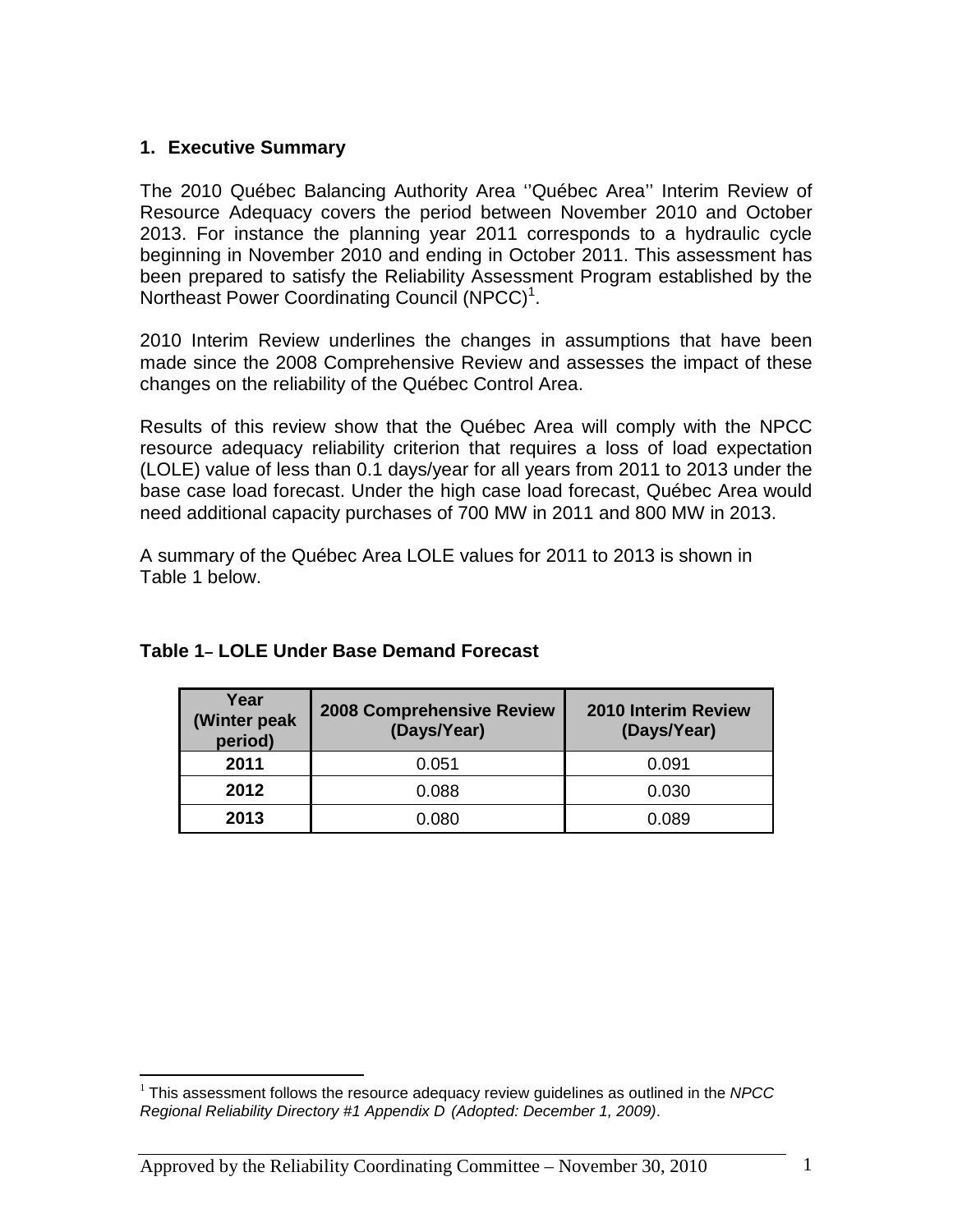#### **2. Introduction**

This 2010 Interim Review is the second update of the 2008 Québec Area Comprehensive Review of Resource Adequacy approved by NPCC in March 2009. Major assumptions of this review are consistent with the 2011-2020 Procurement Plan of Hydro-Québec Distribution (HQD) filed to the Québec Energy Board in November  $1<sup>st</sup>$ , 2010<sup>2</sup>.

## **3. Assumption Changes**

#### **3.1 Base case demand forecast**

Table 2 compares the Québec Area peak demand forecasts for this interim review and the 2008 comprehensive review. The peak load forecast for the Québec Area over the period of this review has decreased in comparison to the forecasts presented in the 2008 comprehensive review. This reflects the general economic slowdown and is mainly explained by the loss of certain industrial loads such as aluminum smelters, chemical industry and paper mills.

| Year<br>(Winter peak period)<br>(MW) | 2008<br><b>Comprehensive</b><br><b>Review</b> |        | <b>Difference</b> |
|--------------------------------------|-----------------------------------------------|--------|-------------------|
| 2011                                 | 38,130                                        | 37,528 | $-602$            |
| 2012                                 | 38,527                                        | 37,870 | $-657$            |
| 2013                                 | 39,375                                        | 38,251 | $-1,124$          |
| Average growth rate                  | 1.5%                                          | 0.6%   |                   |

## **Table 2 – Base Case Peak Load Forecast Comparison (Winter Peak)**

<sup>-&</sup>lt;br><sup>2</sup> http://internet.regie-energie.qc.ca/Depot/Projets/86/Documents/R-3748-2010-B-0004-DEMANDE-PIECE-2010\_11\_09.pdf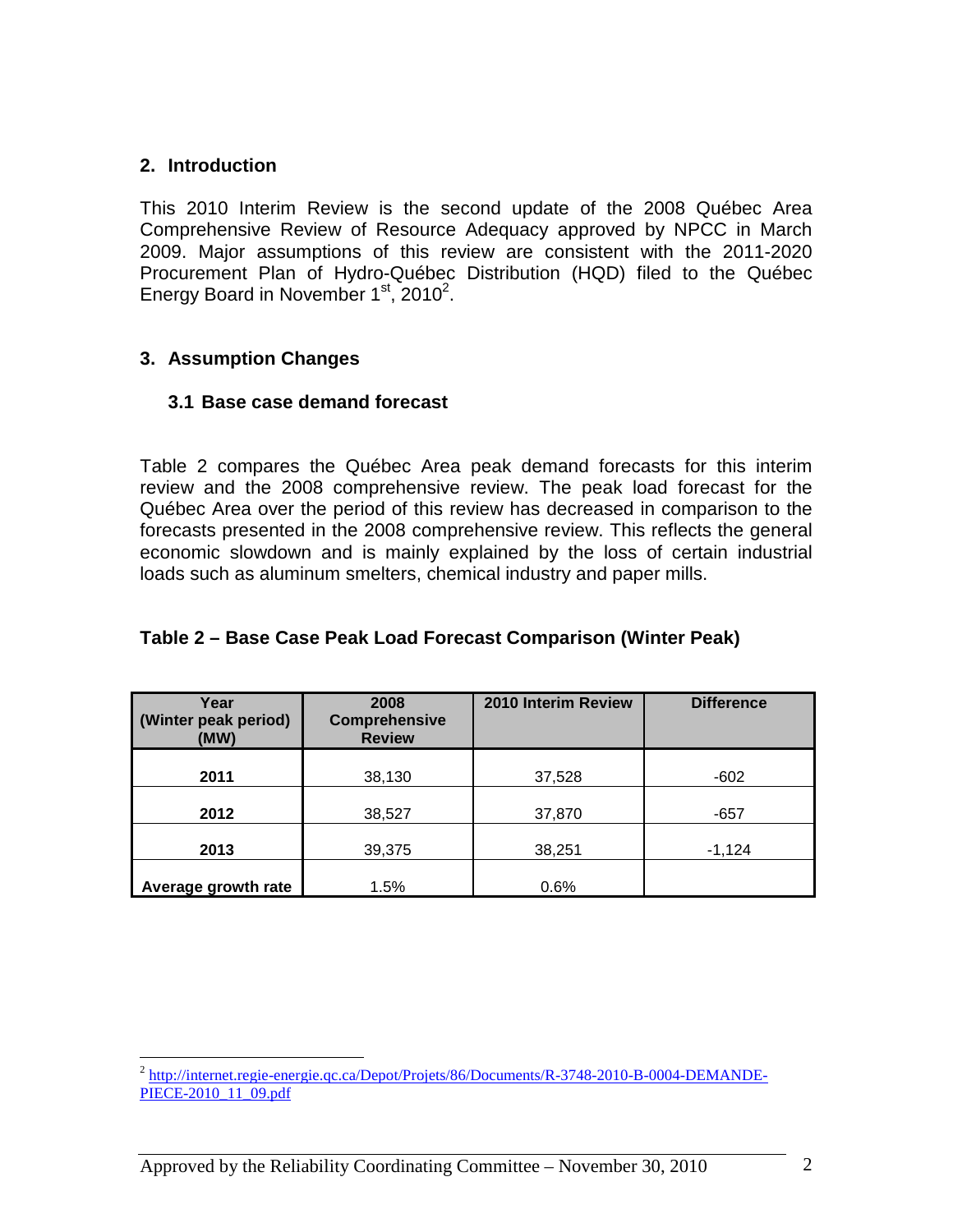# **3.1.1 Load Forecast Uncertainty**

Load forecast uncertainty is derived from load sensitivity to weather conditions and the evolution of economic and demographic parameters affecting load demand. In this Interim Review, load forecast uncertainty has been reviewed downward in comparison to figures presented in the last comprehensive review. This reduction stems from a revision of the climatic uncertainty at peak. Table 3 presents a comparison of load forecast uncertainty between this review and the 2008 comprehensive review.

| <b>Reviews</b>            | <b>Current year</b><br>+1 year |         | +2 year |
|---------------------------|--------------------------------|---------|---------|
| 2008 Comprehensive Review | 4.7%                           | 5.0%    | 5.4%    |
| 2010 Interim Review       | 4.3%                           | 4.6%    | 4.9%    |
| <b>Difference</b>         | $-0.4%$                        | $-0.4%$ | $-0.5%$ |

# **Table 3- Load forecast uncertainty**

## **3.1.2 High case demand forecast**

The high demand forecast is based on a high economic forecast and was revised downward to reflect the trend in the reference demand forecast.

**Table 4 – High Peak Load Forecast Comparison (Winter Peak)** 

| Year<br>(Winter peak period)<br>(MW) | 2008 Comprehensive<br><b>Review</b> | 2010 Interim Review | <b>Difference</b> |
|--------------------------------------|-------------------------------------|---------------------|-------------------|
| 2011                                 | 39,561                              | 38,410              | $-1,151$          |
| 2012<br>40,280                       |                                     | 38,895              | $-1,358$          |
| 2013<br>41,404                       |                                     | 39,743              | $-1,661$          |
| Average growth rate                  | 2.3%                                | 1.7%                |                   |

The load uncertainty considered in reliability evaluations based on high load demand forecast is limited to impact of weather conditions. Then, one standard deviation of load uncertainty considered in such evaluations is equal to 3.8%, which is 0.5% lower compared to the 2008 Comprehensive Review.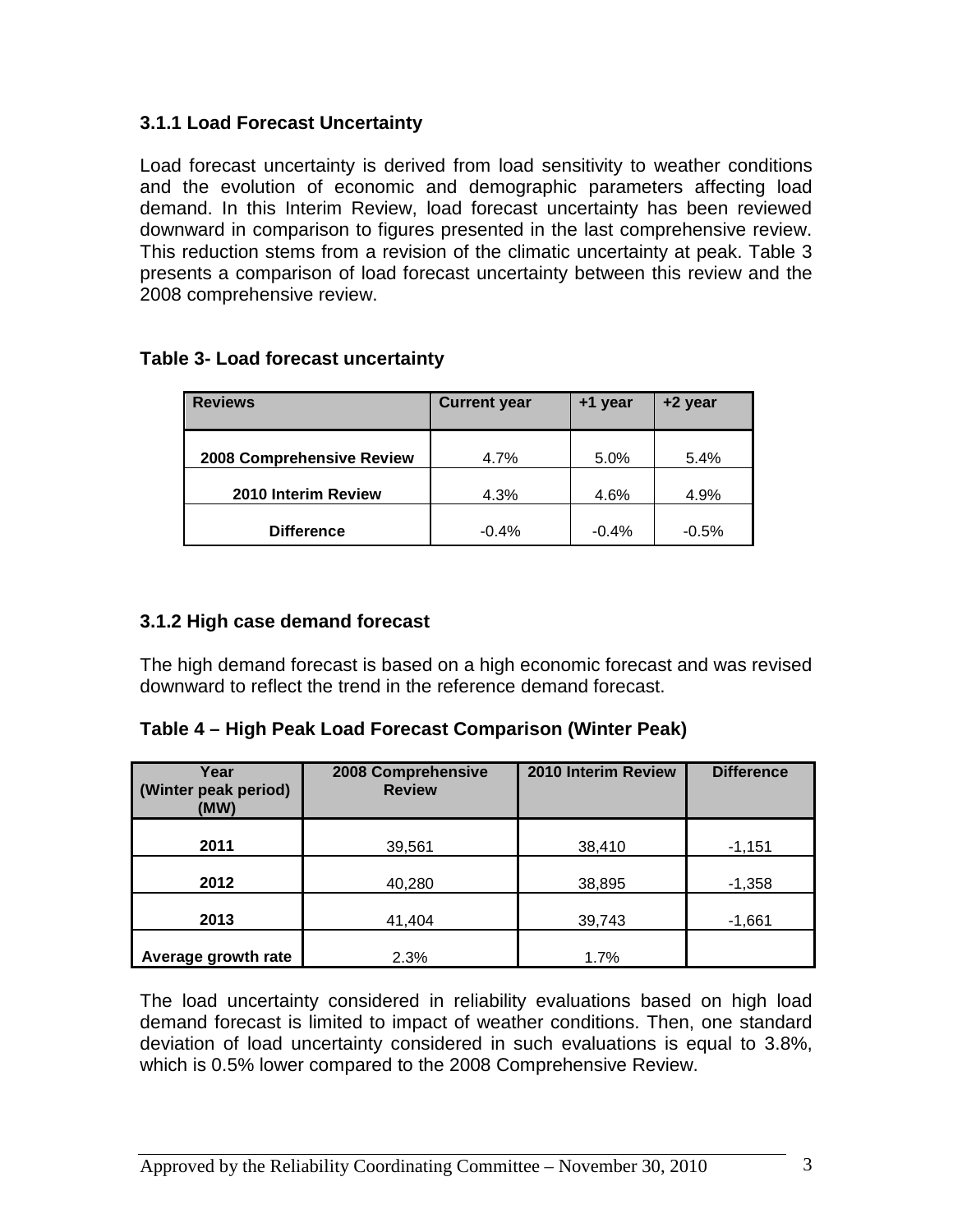## **3.2 Resources Forecast**

The total planned resources presented in this interim review are lower than those forecasted in the 2008 comprehensive review. Table 5 presents the difference between planned resources in both reviews.

The difference between the two reviews was mainly due to:

- Gentilly-2 nuclear station refurbishment delay. The plant will be shut down a year later than previously expected and will be back on service in 2015 as opposed to 2013.
- Eastmain-1A hydro plant will be in service in 2012 as scheduled adding 235 MW to installed capacity.
- The first La Sarcelle unit will be in service for the planning year 2011- 2012, which is one unit less (50 MW). The entire hydro plant (150 MW) will be available the following year.
- One unit (150 MW) at the Tracy thermal plant will be out of service for all the period covered by this review,.
- A downward revision of the forecasted levels of reservoirs due to a mild winter and low rainfall during the actual year (2010). The impact on available capacity in 2011 is about 190 MW.
- Hydro-Québec Production's purchase from New Brunswick is no longer included among the planned resources (200 MW).
- The natural gas unit operated by TransCanada Energy (TCE) at Bécancour (under contract with HQD) will be mothballed for the next peak period. In fact, on June 15, 2010, HQD filed a case to the Québec Energy Board to renew the temporary shutdown for 2011. The option to restart TCE is revaluated on a yearly basis. For the purpose of this review, Bécancour is not expected to be in service for the period covered by this review (547 MW).
- Purchases from Churchill Falls hydro plant are reduced from 4,930 MW to 4,765 MW for the entire review period (165 MW).
- HQD has reviewed downward its Interruptible programs for all the years of this review and are set to a maximum of 850 MW. Historical data of these programs has shown that the potential capacity on which Québec Area can rely is at most 850 MW. Compared to 2008 comprehensive review, this is a decrease of 150 MW.
- Short term purchases represent only the required purchases that are needed by HQD (Load Serving Entity in Québec) to meet its capacity requirement. It varies year after year according to the load increase and capacity contracted on long term basis becoming in service. The planned short term purchases are 220 MW, 510 MW and 870 MW for the 3 years covered by this review respectively. The maximum potential short term purchases from other Areas is set to 1,100 MW and assumed to come primarily from New York Area. Massena (1,000 MW) and Dennison (100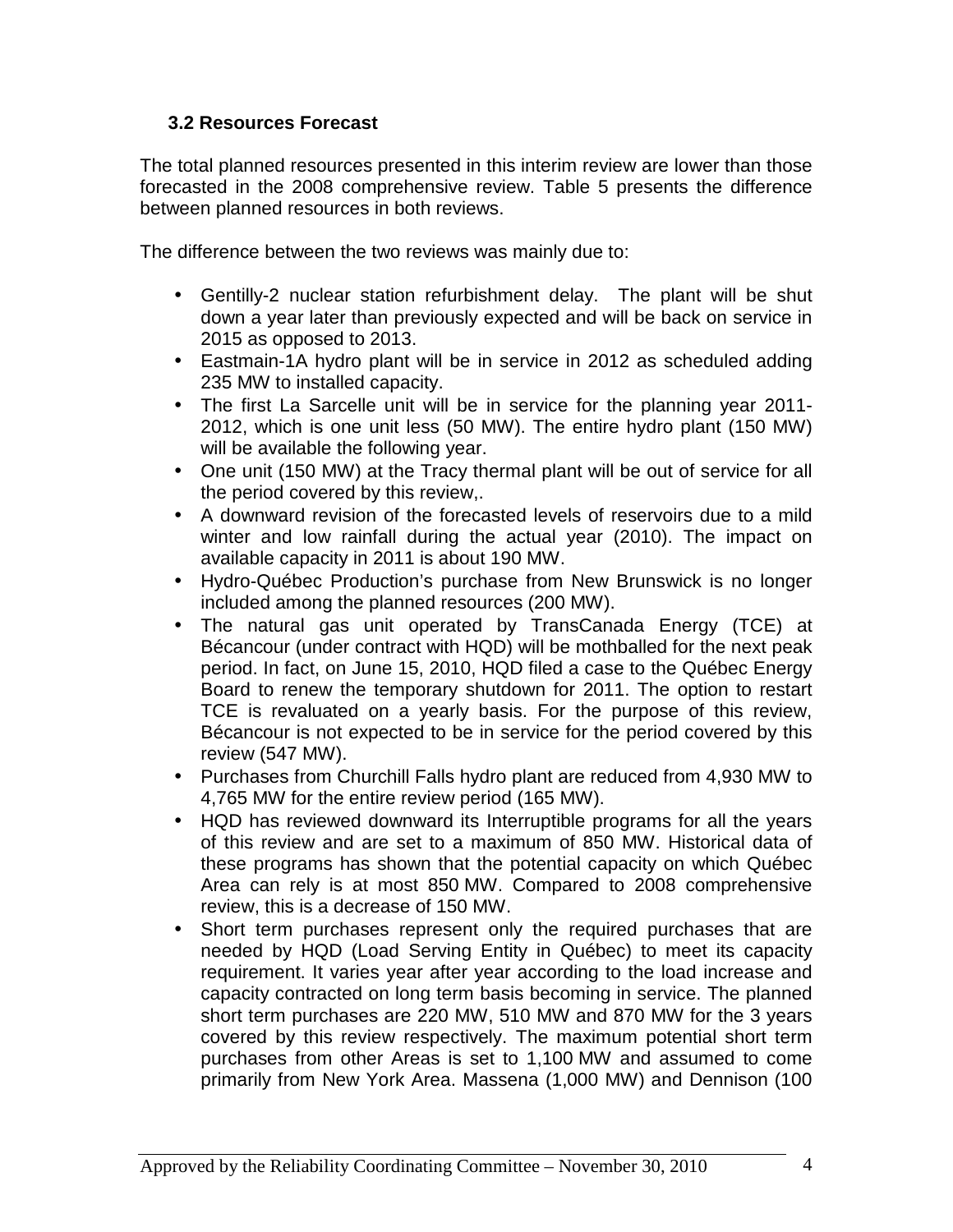MW) interconnections transfer capacity are designated by Hydro-Québec Distribution to meet its resource requirement during winter peak period.

- Biomass has been reduced by 20 MW in the two first years and by 94 MW in the last year.
- A capacity contribution of wind power has been introduced in the 2009 interim review. A presentation of methods and results of HQD evaluations of wind power capacity contribution has been performed to the NPCC in 2009. The same results are used in this interim review. Installed wind capacity in Québec Area reached 659 MW in 2010/2011 peak period. A part of this capacity (212 MW) is under contract with Hydro-Québec Production and is still de-rated by 100%. The remaining capacity (447 MW) is under contract with Hydro-Québec Distribution and is derated by 70%.

| Year<br>(Winter peak period)<br>(MW) | 2008<br>Comprehensive<br><b>Review</b> | 2010 Interim Review | <b>Difference</b> |  |
|--------------------------------------|----------------------------------------|---------------------|-------------------|--|
| 2011                                 | 43,336                                 | 41,238              | $-2,098$          |  |
| 2012                                 | 43,158                                 | 42,612              | -546              |  |
| 2013                                 | 44,238                                 | 42,773              | $-1,465$          |  |

#### **Table 5 – Planned Resources Comparison (Winter peak period)**

#### **Table 6 – Total Wind Power Capacity**

| Year<br>(Winter peak<br>period)<br>(MW) | Wind<br><b>Installed Capacity</b> |                  | <b>Capacity Credit</b><br>2010 Interim |
|-----------------------------------------|-----------------------------------|------------------|----------------------------------------|
|                                         | <b>HQP</b>                        | HQD <sup>2</sup> |                                        |
| 2011                                    | 212                               | 447              | 134                                    |
| 2012                                    | 212                               | 1,124            | 337                                    |
| 2013                                    | 212                               | 1,830            | 549                                    |

<sup>1</sup>: Completely de-rated in this review.

<sup>2</sup>: Capacity credit equals to 30% of installed capacity.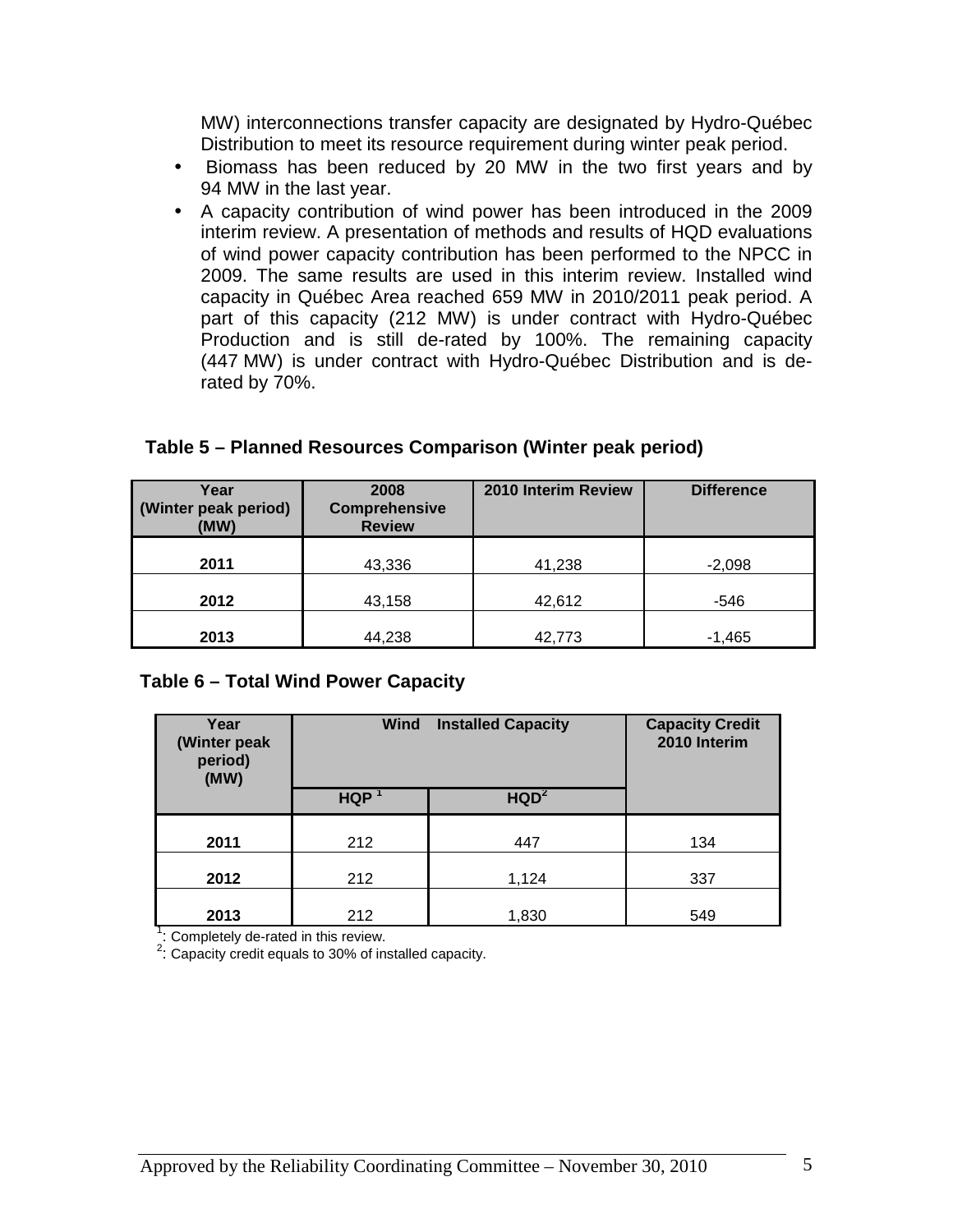#### **3.3 Transfer Limits**

Québec Area transfer capabilities assumptions of internal transmission system are slightly different from those presented in the 2008 Comprehensive Review. These differences have no impact on the Area's reliability. The actual and planned transmission system should be more than adequate to deliver all the resources to the load.

The Baie James – Québec Centre and Québec Centre – Montréal limits are both estimated to go up by about 300 MW due to a system upgrade in 2011-2012. This project was included in the NPCC Comprehensive Review Assessment of the Québec Transmission System for 2012.

Table 7 below shows both internal Québec area transfer limits assumptions and import capability limits from its neighbouring control areas. These imports limits are considered in the assessment of maximum potential of short term capacity purchases of HQD. However, Québec Area does not consider tie benefits in its resource adequacy reviews.

|                                 | <b>Interface</b>                      | <b>Limits assumed in</b><br>2008<br>Comprehensive<br><b>Review</b> | <b>Limits</b><br>assumed in<br>2010 Interim<br><b>Review</b> |
|---------------------------------|---------------------------------------|--------------------------------------------------------------------|--------------------------------------------------------------|
| <b>Internal Transfer Limits</b> |                                       |                                                                    |                                                              |
|                                 | Churchill Falls to<br>Manicouagan     | 5,200                                                              | 5,200                                                        |
|                                 | Manicouagan to Québec<br>Centre       | 11,750                                                             | 11,750                                                       |
|                                 | Québec Centre to<br>Montréal          | 17,750                                                             | 18,000                                                       |
|                                 | Baie James to Québec<br>Centre        | 13,800                                                             | 14,100                                                       |
|                                 | Baie James to Nicolet                 | 2,250                                                              | 2,250                                                        |
|                                 | Nicolet to Montréal                   | 2,138                                                              | 2,138                                                        |
| <b>External Transfer Limits</b> |                                       |                                                                    |                                                              |
|                                 | New York imports (MASS<br>+ CRT)      | Not reported                                                       | 1,100                                                        |
|                                 | New England imports<br>$(HG+R-S-P)^*$ | Not reported                                                       | 1,870                                                        |
|                                 | Ontario imports<br>(LAW+Q4C+OTTO+ON)  | Not reported                                                       | 1,945                                                        |
|                                 | New Brunswick imports                 | Not reported                                                       | 785                                                          |

**Table 7 – Québec Transfer Capacities (in MW)** 

The import capacity related to Nicolet Sandy Pond HVDC line is not available during Quebec peak load period. Then, firm imports from NE at peak cannot exceed 170 MW.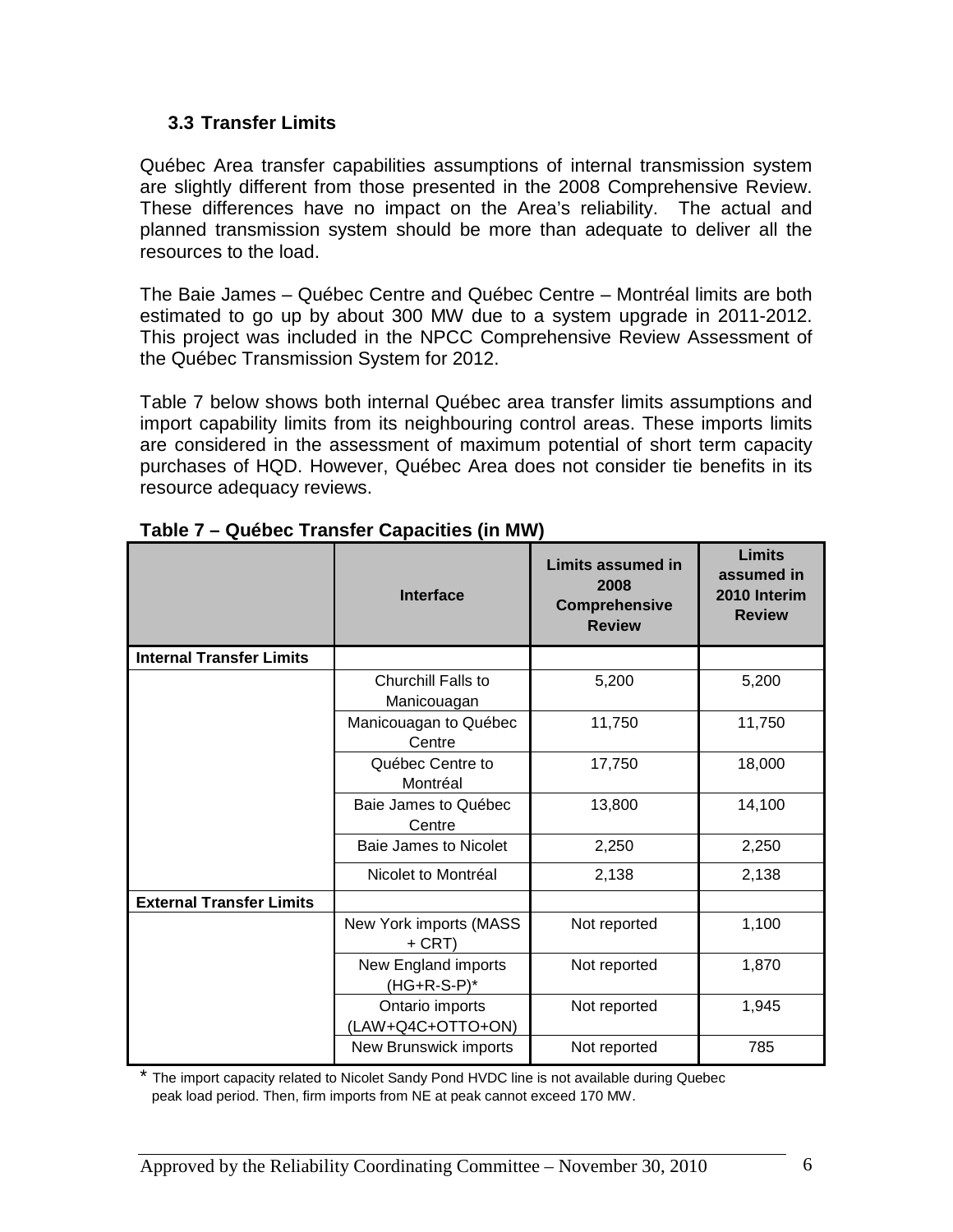## **3.4 Québec capacity by fuel type**

Figure 1 below shows the 2010 Québec capacity by fuel type. Most of the installed capacity is hydro (91%). The rest of capacity is from thermal which is used only in peak period when necessary (5%). Each of the nuclear and wind power accounts for 2% of the total installed capacity. Biomass accounts only for 1% of the total installed capacity.



**Figure 1: 2010 Québec Installed Capacity by fuel type\*** 

**\*** Breakdown by fuel type does not include installed capacity located outside Québec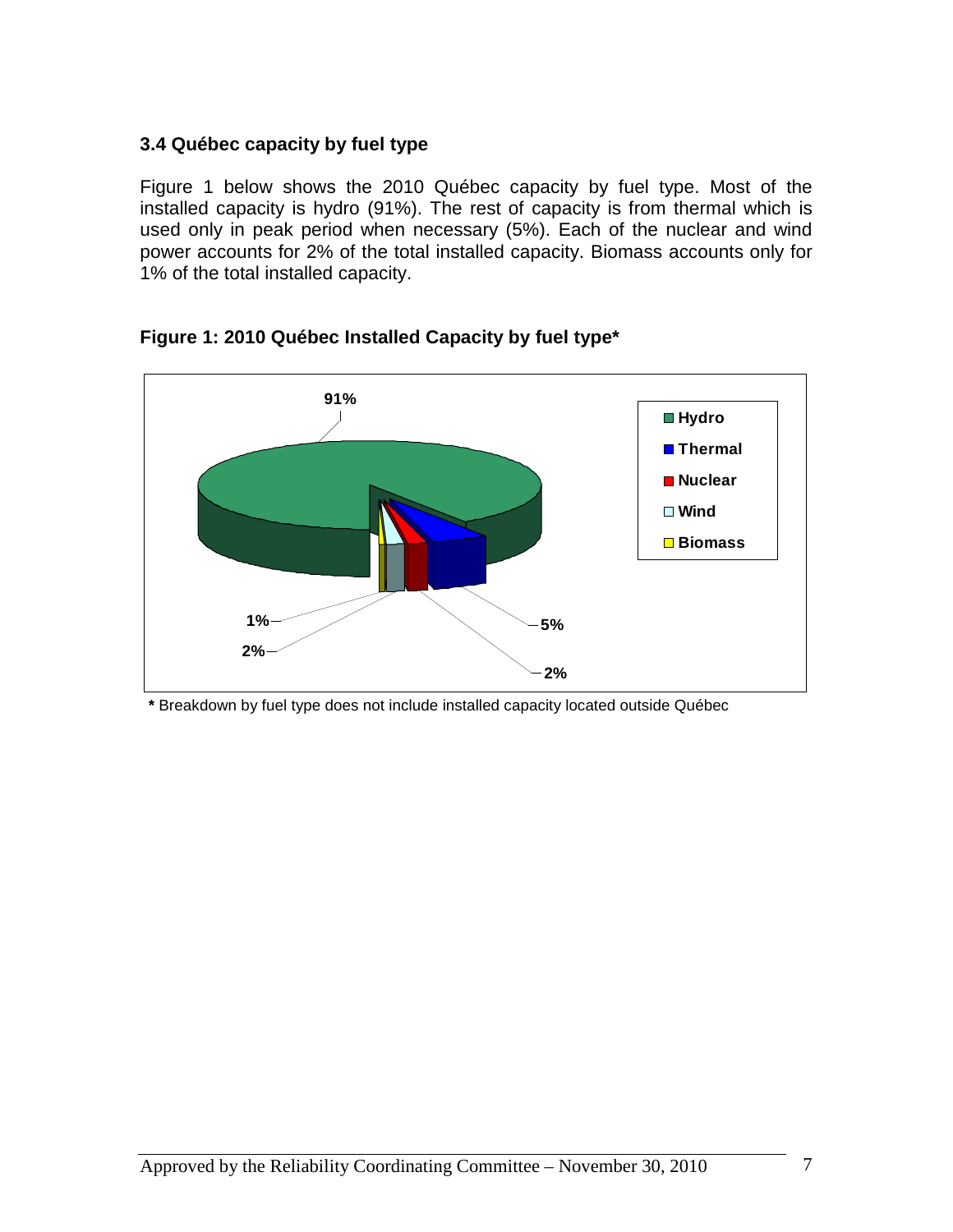# **4. Results**

## **4.1 Base Case Demand Scenario**

Results shown in Table 8 and 9 indicate that the Québec Area will comply with the NPCC resource adequacy criterion that requires a loss of load expectation (LOLE) value of less than 0.1 days/year for the entire period covered by this review.

| Year | <b>Forecast Reserve</b> | (MW) | LOLE (Days/year) |  |
|------|-------------------------|------|------------------|--|

## **Table 8- LOLE under base case demand**

| (Winter<br>peak<br>period) | 2008<br>comprehensive<br>review | 2010 interim<br>review | 2008<br>comprehensive<br>review | 2010 interim<br>review | 2008<br>comprehensive<br>review | 2010 interim<br>review |
|----------------------------|---------------------------------|------------------------|---------------------------------|------------------------|---------------------------------|------------------------|
| 2011                       | 5,206                           | 3,711                  | 0.051                           | 0.091                  | 4,106                           | 3,622                  |
| 2012                       | 4.631                           | 4,793                  | 0.088                           | 0.030                  | 4,381                           | 3,697                  |
| 2013                       | 4,863                           | 4,522                  | 0.080                           | 0.089                  | 4,588                           | 4,420                  |

# **Table 9- Planned and required reserves (in %)**

| Year                    | <b>Forecast</b>                 | Reserve (%)            | <b>Required</b>              | Reserve (%)            |
|-------------------------|---------------------------------|------------------------|------------------------------|------------------------|
| (Winter peak<br>period) | 2008<br>comprehensive<br>review | 2010 interim<br>review | 2008 comprehensive<br>review | 2010 interim<br>review |
| 2011                    | 13.7                            | 9.9                    | 10.8                         | 9.7                    |
| 2012                    | 12.0                            | 12.7                   | 11.4                         | 9.8                    |
| 2013                    | 12.4                            | 11.8                   | 11.7                         | 11.6                   |

## **4.2 High load forecast**

Results shown in Table 10 indicate LOLE(s) under a high demand scenario in the Québec Area that would entail additional purchases of 700 MW in 2011 and 800 MW in 2013 in order to meet a LOLE of 0.1 days/year. In this review, the high demand forecast level is set to 1.5 standard deviation over the reference scenario. Thus, the probability of exceeding such a load level is very low.

**LOLE (Days/year) Required Reserve** 

**(MW)**